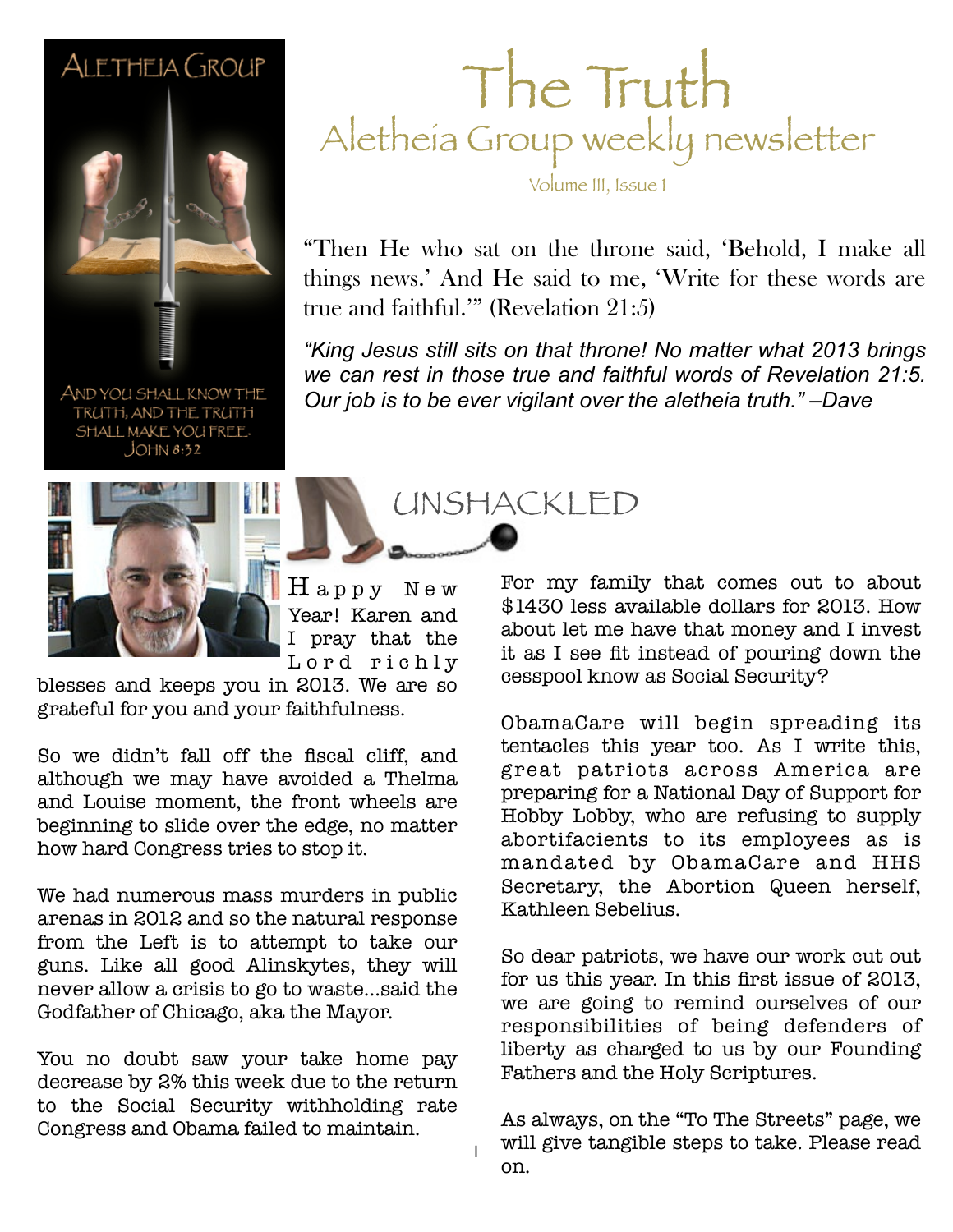# FROM THE FOUNDERS



**The liberties we lose as Americans are the liberties we give up. No one can take our rights from us, they are [unalienable.](http://www.archives.gov/exhibits/charters/declaration_transcript.html)..endowed to us by our Creator God Himself. Liberty is a Christian ideal and its ultimate reward is found at the cross of Jesus Christ. Our Founders knew this and they also knew that there would be many usurpers of that liberty that would follow them. That is why they charged us with the defense of liberty. How will we respond?** 

*"The liberties of our country, the freedom of our civil constitution, are worth defending against all hazards: And it is our duty to defend them against all attacks."* Samuel Adams

Samuel Adams is one of my favorite Founding Fathers. He, like Patrick Henry, wore his Christianity on his sleeve. I like that about a man, a servant-leader, who understands the true meaning and source of liberty.

Samuel Adams knew that any man not emboldened by the Word of God would eventually succumb to the enticements of this world, even if it meant giving up his liberty. One of his most famous quotes bears repeating:

*"If ye love wealth better than liberty, the tranquility of servitude better than the animating contest of freedom, go home from us in peace. We ask not your counsels or arms. Crouch down and lick the hands which feed you. May your chains set lightly upon you, and may posterity forget that ye were our countrymen."*

We have on display today many a hand-licker who fashion themselves as patriots and learned men. While they may be the latter, they are certainly not the former. And being learned does not equal being wise. Anyone who would defend the indefensible fiscal cliff bill is at best confused and at worse deluded.

Do not fall for the distortions of the defenders of the GOP elitists. While they may say and actually love liberty, they still applaud a direct assault upon it. That, we cannot embrace.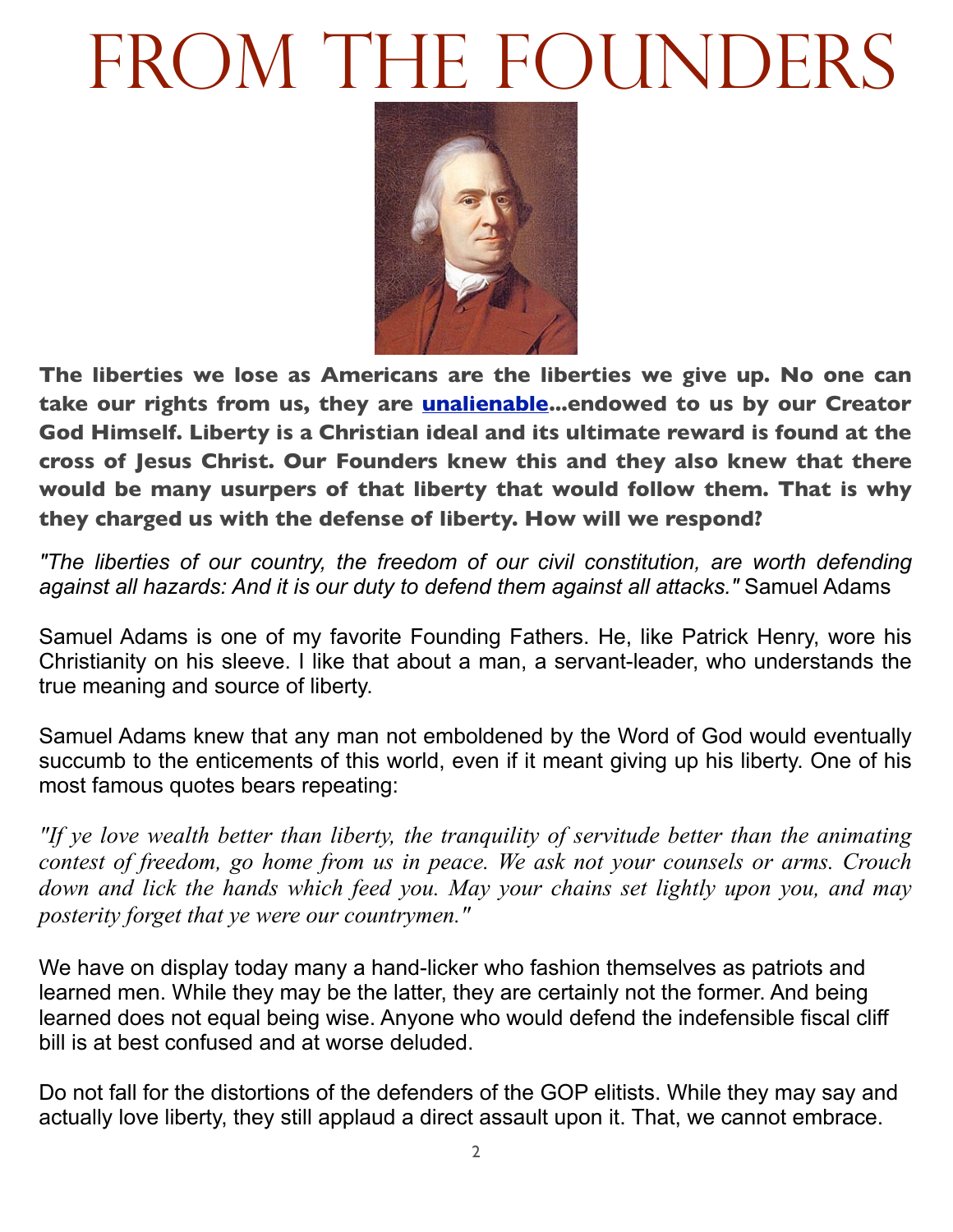# FROM THE PULPIT

"Therefore it follows, that the great object of the approaching Congress should be to unite the colonies, and make them as one body, in any measure of self-defense, to assure the people of Great Britain that we will not submit voluntarily, and convince them that it would be either impossible or unprofitable for them to compel us by open violence." The Reverend John Witherspoon, "Thoughts on American Liberty" (August 1774), from The Works of John Witherspoon, published 1815.

The Reverend John Witherspoon is by and far the most influential Founding Father in that he greatly influenced the other Founding Fathers. As you read the eight resolutions and recommendations in his essay "Thoughts on American Liberty" that he submitted to the Continental Congress, you cannot help but recognize their influence on our [Declaration of](http://www.archives.gov/exhibits/charters/declaration_transcript.html) [Independence](http://www.archives.gov/exhibits/charters/declaration_transcript.html) and [US Constitution.](http://www.archives.gov/exhibits/charters/constitution_transcript.html)

Witherspoon not only signed the Declaration of Independence as a representative of New Jersey, he did so while President of the College of New Jersey, now known as Princeton University. It was at the College of New Jersey that Witherspoon taught many of our Founders, including James Madison and Aaron Burr.

Additionally, his writings greatly influenced the Founding Fathers, among them the above quoted essay and most certainly his [sermon](http://www.constitution.org/primarysources/witherspoon.html) from May 1776 titled "The Dominion of Providence Over the Passions of Men."

Witherspoon effectively argued and fervently taught that without liberty, religious freedom would never exist.

If a man is not be free to live his life free in the pursuit of his own happiness, tempered by his own virtuous self-control, then man's own conscience would be enslaved.

We are already there in America. Fear and political correctness long ago shackled too many pulpits and Christian leaders in the land of the free. And the more Barack Obama and Congress attempt to violate our liberties, with our acquiescence, the quicker we shall fall into the ash heap of historical republics.

Nothing less than our God-given right to liberty is at stake. The question is, will America awaken in time to rescue it?